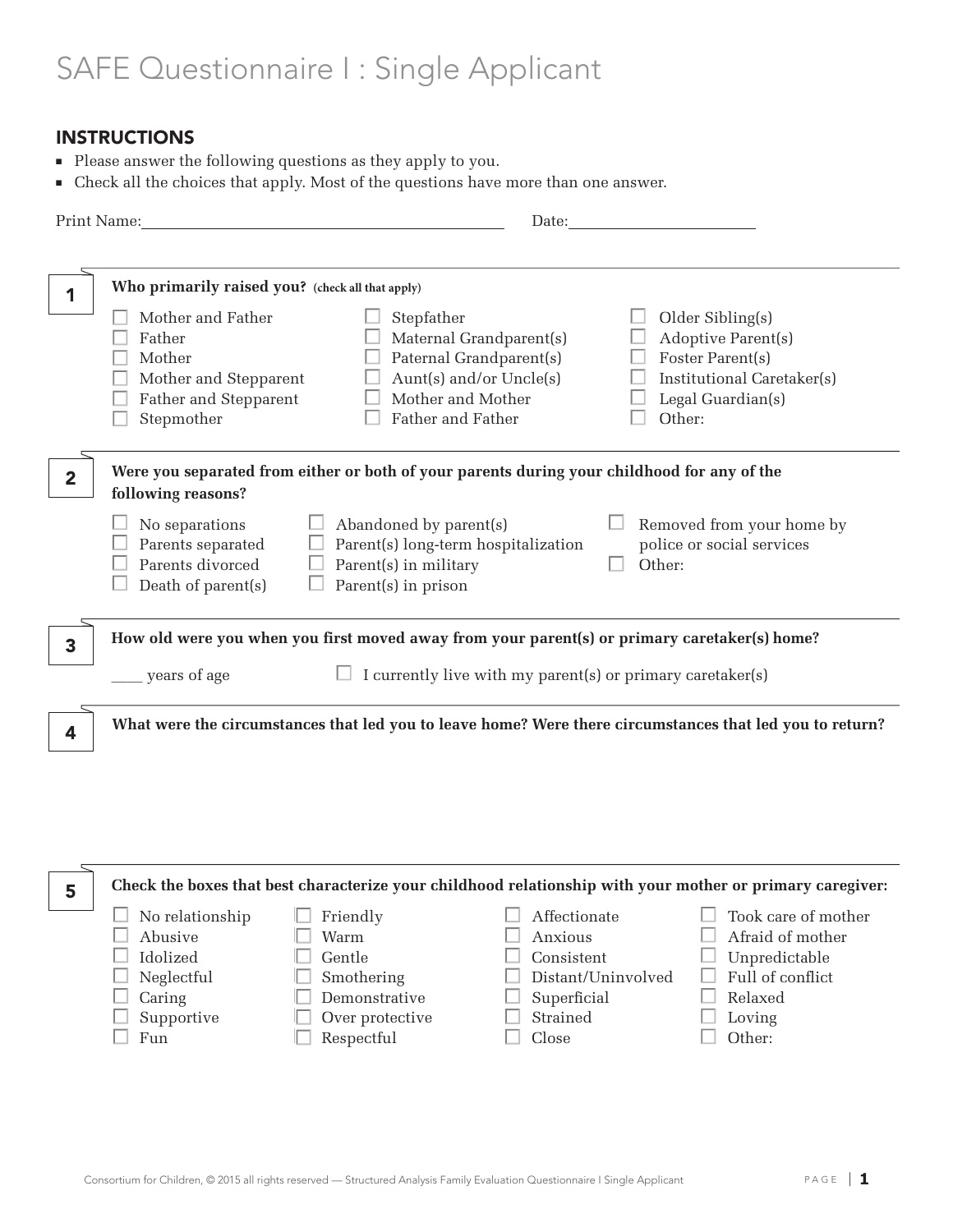| 6  |                                                                                                             |                                                                                            |                                                                                                 | Check the boxes that best characterize your childhood relationship with your father or primary caregiver:                         |
|----|-------------------------------------------------------------------------------------------------------------|--------------------------------------------------------------------------------------------|-------------------------------------------------------------------------------------------------|-----------------------------------------------------------------------------------------------------------------------------------|
|    | No relationship<br>Abusive<br>Idolized<br>Neglectful<br>Caring<br>Supportive<br>Fun                         | Friendly<br>Warm<br>Gentle<br>Smothering<br>Demonstrative<br>Over protective<br>Respectful | Affectionate<br>Anxious<br>Consistent<br>Superficial<br>Strained<br>Close                       | Took care of father<br>Afraid of father<br>Unpredictable<br>Full of conflict<br>Distant/Uninvolved<br>Relaxed<br>Loving<br>Other: |
| 7  |                                                                                                             | your relationship with your primary caretaker(s)?                                          |                                                                                                 | If you were not primarily raised by your mother and/or father, which of the following best describes                              |
|    | Not applicable<br>Abusive<br>Idolized<br>Neglectful<br>Caring<br>Supportive<br>Fun                          | Friendly<br>Warm<br>Gentle<br>Smothering<br>Demonstrative<br>Over protective<br>Respectful | Affectionate<br>Anxious<br>Consistent<br>Distant/Uninvolved<br>Superficial<br>Strained<br>Close | Took care of primary caretaker<br>Afraid of primary caretaker<br>Unpredictable<br>Full of conflict<br>Relaxed<br>Loving<br>Other: |
| 8  |                                                                                                             | Check the boxes that best describe what your childhood experience was like:                |                                                                                                 |                                                                                                                                   |
|    | Painful<br>Happy<br>Fun<br>Wonderful<br>Exciting<br>Unhappy<br>Carefree                                     | Stable<br>Confusing<br>Frightening<br>Chaotic<br>Lonely<br>Secure<br>Sickly                |                                                                                                 | Traumatic<br>Spoiled<br>Enjoyable<br>Sad<br>Stimulating<br>Difficult to remember<br>Other:                                        |
| 9  | you were a child:                                                                                           |                                                                                            |                                                                                                 | Check the boxes that best describe your parents'/primary caretakers' relationship with each other when                            |
|    | No relationship<br>Divorced<br>Separated<br>Close<br>Happy<br>Fun and playful<br>Distrustful and suspicious | Cold<br>Loving<br>Violent<br>Fulfilling<br>Tense                                           | Full of conflict<br>Domineering/Submissive                                                      | Committed<br>Hostile<br>On again/Off again<br>Supportive<br>Relaxed<br>Affected by alcohol/drug abuse<br>Other:                   |
| 10 |                                                                                                             | How would you rate your parents'/primary caretakers' ability to manage their lives?        |                                                                                                 |                                                                                                                                   |
|    | <b>Mother or Primary Caretaker</b><br>Very good<br>Good<br>Fair<br>Poor<br>Unknown                          |                                                                                            | <b>Father or Primary Caretaker</b><br>Very good<br>Good<br>Fair<br>Poor<br>Unknown              |                                                                                                                                   |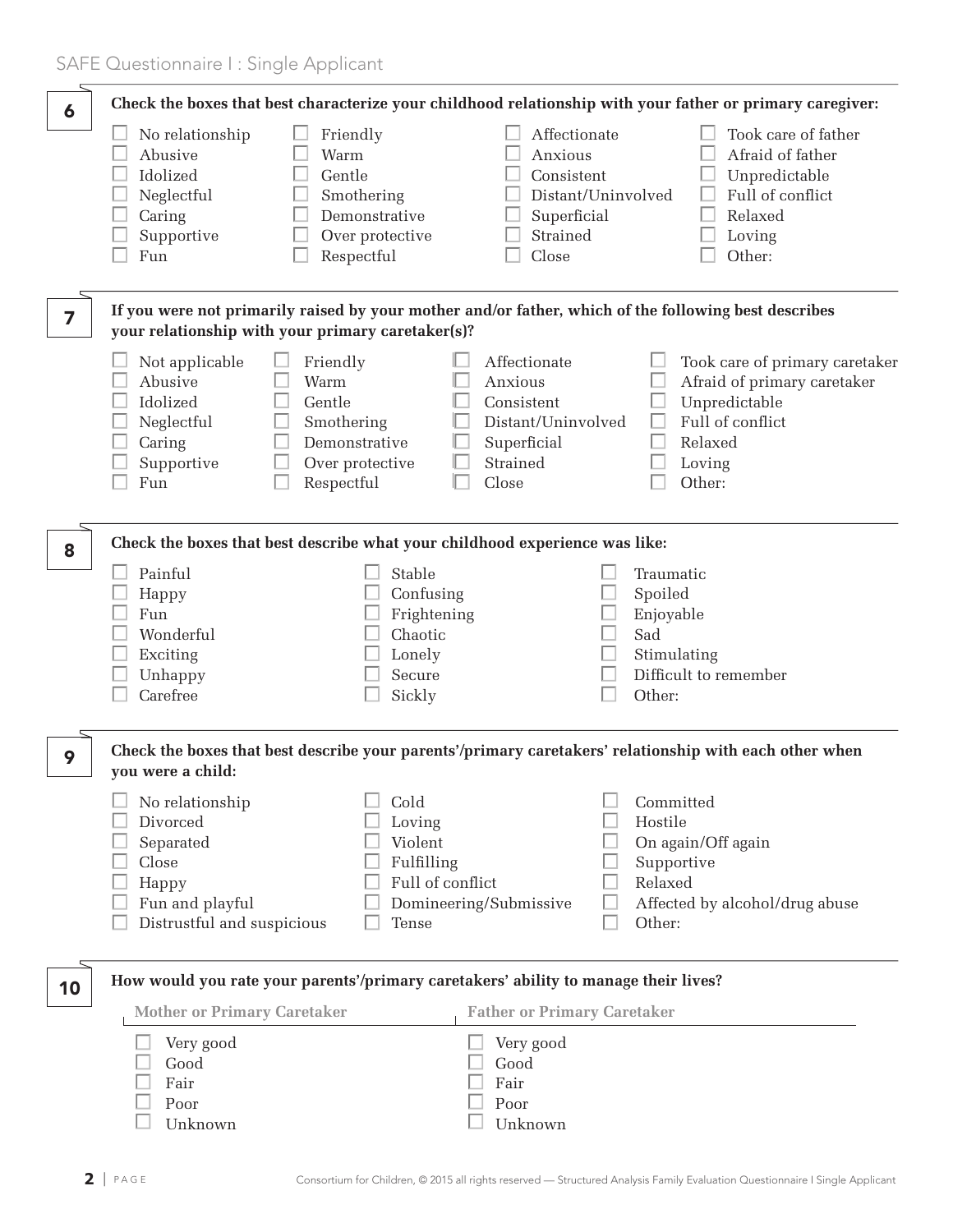#### **Check the boxes that best describe the personal characteristics of your mother or primary caretaker when you were a child:** 11

| Not applicable   | Active              | Moody           | Easy going               |
|------------------|---------------------|-----------------|--------------------------|
| Loving           | Outgoing            | Overly critical | Kind                     |
| Perfectionist    | Generous            | Hardworking     | Self centered            |
| Domineering      | Aggressive          | Flexible        | Unforgiving              |
| Isolated         | Shy                 | Content         | Stubborn                 |
| Happy            | Irresponsible       | Serious         | Irrational               |
| Optimistic       | Pessimistic/Worrier | Compassionate   | Manipulative/Controlling |
| Calm             | Temperamental       | Friendly/Social | Passive                  |
| Violent          | Understanding       | Warm            | Prejudiced               |
| Substance Abuser | Nervous/Anxious     | Supportive      | Emotional                |
| Preoccupied      | Fun/Playful         | <b>Dramatic</b> | Reassuring               |
| Self-confident   | Rigid               | Irritable       | Other:                   |

## **Check the boxes that best describe the personal characteristics of your father or other primary caretaker when you were a child:**

| Not applicable<br>Loving<br>Perfectionist<br>Domineering<br><b>Isolated</b><br>Happy<br>Optimistic<br>Calm<br>Violent<br>Substance abuser<br>Preoccupied | Active<br>Outgoing<br>Generous<br>Aggressive<br>Shy<br>Irresponsible<br>Pessimistic/Worrier<br>Temperamental<br>Understanding<br>Nervous/Anxious<br>Fun/Playful | Moody<br>Overly critical<br>Hardworking<br>Flexible<br>Content<br>Serious<br>Compassionate<br>Friendly/Social<br>Warm<br>Supportive<br><b>Dramatic</b> | Easy going<br>Kind<br>Self centered<br>Unforgiving<br>Stubborn<br>Irrational<br>Manipulative/Controlling<br>Passive<br>Prejudiced<br>Emotional<br>Reassuring |
|----------------------------------------------------------------------------------------------------------------------------------------------------------|-----------------------------------------------------------------------------------------------------------------------------------------------------------------|--------------------------------------------------------------------------------------------------------------------------------------------------------|--------------------------------------------------------------------------------------------------------------------------------------------------------------|
| Self-confident                                                                                                                                           | Rigid                                                                                                                                                           | Irritable                                                                                                                                              | Other:                                                                                                                                                       |
|                                                                                                                                                          |                                                                                                                                                                 |                                                                                                                                                        |                                                                                                                                                              |

## **Who primarily disciplined you during your childhood?**

- $\Box$  Both parents equally  $\Box$  Maternal grandparent(s)
	-
- 

12

13

- 
- 
- 
- $\Box$  Other:
- 
- 
- $\Box$  Mother  $\Box$  Paternal grandparent(s)
- $\Box$  Father  $\Box$  Aunt and/or uncle
- $\Box$  Stepmother  $\Box$  Foster parent(s)
- $\Box$  Stepfather  $\Box$  Legal guardian(s)
- $\Box$  Older sibling(s)  $\Box$  Primary caretaker(s)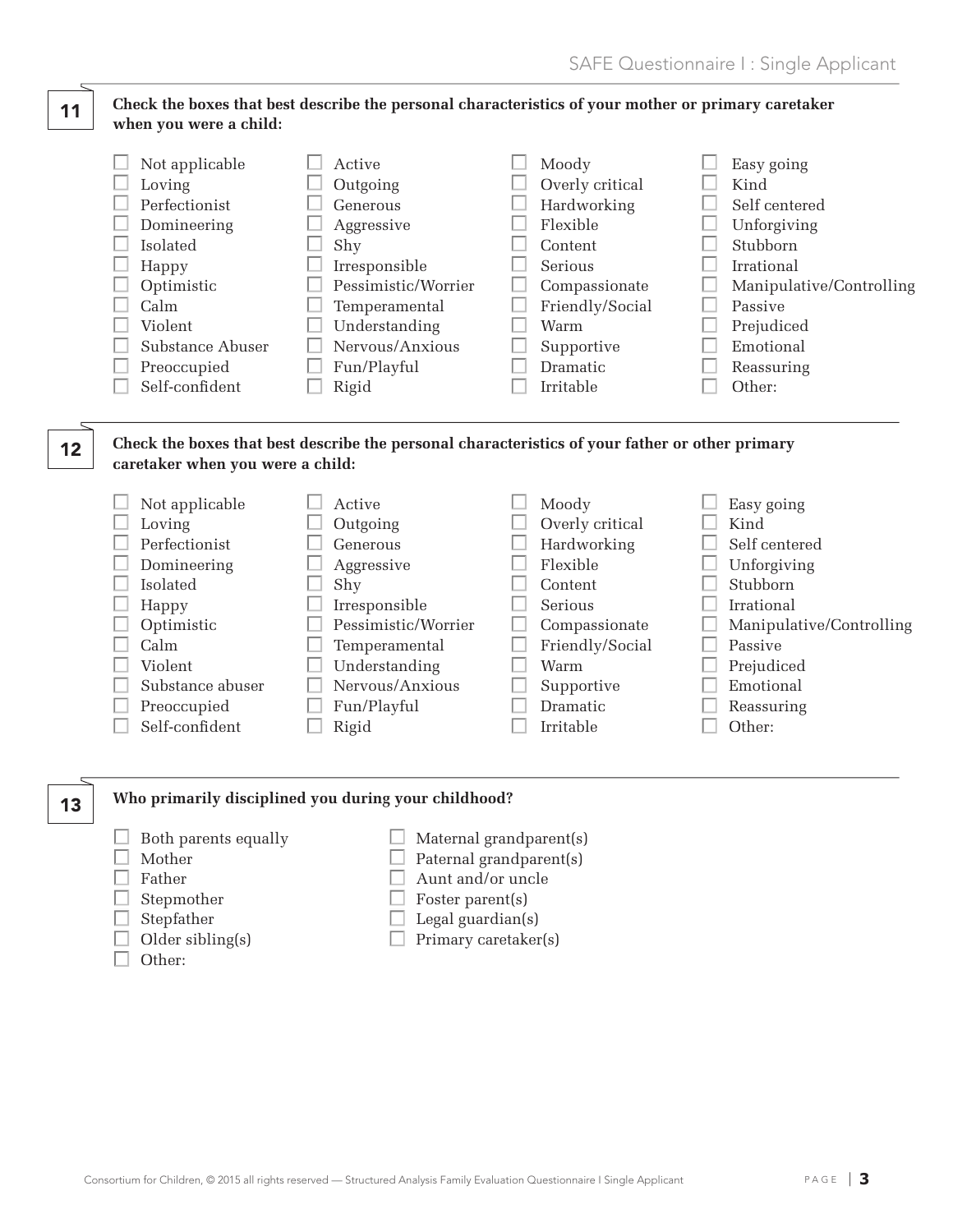## **Check the boxes that best describe the way your parent(s)/primary caretaker(s) disciplined you during your childhood:** 14

| <b>Mother or Primary Caretaker</b>                                                                                                                                            |                                                                                                                                                                                                                                           | <b>Father or Primary Caretaker</b>                                                                                                                                            |                                                                                                                                                                                                                                           |
|-------------------------------------------------------------------------------------------------------------------------------------------------------------------------------|-------------------------------------------------------------------------------------------------------------------------------------------------------------------------------------------------------------------------------------------|-------------------------------------------------------------------------------------------------------------------------------------------------------------------------------|-------------------------------------------------------------------------------------------------------------------------------------------------------------------------------------------------------------------------------------------|
| Not applicable<br>Consistently<br>Fairly<br>Strictly<br>Leniently<br>Made idle threats<br>Lectured<br>Used time outs<br>Reasoned with me<br>Spanked<br><b>Family Meetings</b> | Praised positive behaviors<br>Shamed<br>Grounded<br>Removed privileges<br>Logical consequences<br>Withheld food<br>Sent me to my room<br>Ignored misbehaviors<br>Used physical restraints<br>Physically punished<br>(other than spanking) | Not applicable<br>Consistently<br>Fairly<br>Strictly<br>Leniently<br>Made idle threats<br>Lectured<br>Used time outs<br>Reasoned with me<br>Spanked<br><b>Family Meetings</b> | Praised positive behaviors<br>Shamed<br>Grounded<br>Removed privileges<br>Logical consequences<br>Withheld food<br>Sent me to my room<br>Ignored misbehaviors<br>Used physical restraints<br>Physically punished<br>(other than spanking) |
| Other:                                                                                                                                                                        |                                                                                                                                                                                                                                           | Other:                                                                                                                                                                        |                                                                                                                                                                                                                                           |

#### **Check the boxes that represent the personal values held by your parent(s)/primary caretaker(s):** 15

| <b>Mother or Primary Caretaker</b> |                                                                                                                                                                      |                                                                                                                             |                                                                                                                                                                                                                                                                                                                                           |  |
|------------------------------------|----------------------------------------------------------------------------------------------------------------------------------------------------------------------|-----------------------------------------------------------------------------------------------------------------------------|-------------------------------------------------------------------------------------------------------------------------------------------------------------------------------------------------------------------------------------------------------------------------------------------------------------------------------------------|--|
|                                    | Not applicable<br>Religious beliefs<br>Compassion<br>Social conscience<br>Strong work ethic<br>Being responsible<br>Freedom of expression<br>Leading a balanced life | Honesty<br>Family closeness<br>Family support<br>Social status<br>Education<br>Self respect<br>Independence<br>Making money | <b>Father or Primary Caretaker</b><br>Not applicable<br>Honesty<br>Religious beliefs<br>Family closeness<br>Family support<br>Compassion<br>Social status<br>Social conscience<br>Education<br>Strong work ethic<br>Being responsible<br>Self Respect<br>Freedom of expression<br>Independence<br>Leading a balanced life<br>Making money |  |
|                                    | Being a parent                                                                                                                                                       | Fidelity                                                                                                                    | Fidelity<br>Being a parent                                                                                                                                                                                                                                                                                                                |  |
|                                    | Patriotism                                                                                                                                                           | Healthy life style                                                                                                          | Patriotism<br>Healthy life style                                                                                                                                                                                                                                                                                                          |  |
|                                    | Spiritual/Cultural                                                                                                                                                   | Other:                                                                                                                      | Other:<br>Spiritual/Cultural                                                                                                                                                                                                                                                                                                              |  |
|                                    | Practice                                                                                                                                                             |                                                                                                                             | Practice                                                                                                                                                                                                                                                                                                                                  |  |

16

## **How do your own personal values compare to those of your parent(s)/primary caretaker(s)?**

- $\Box$  Basically share the same values
- $\Box$  Share most of their values
- $\Box$  Share some of their values
- $\Box$  Do not share any of their values
- $\Box$  Don't know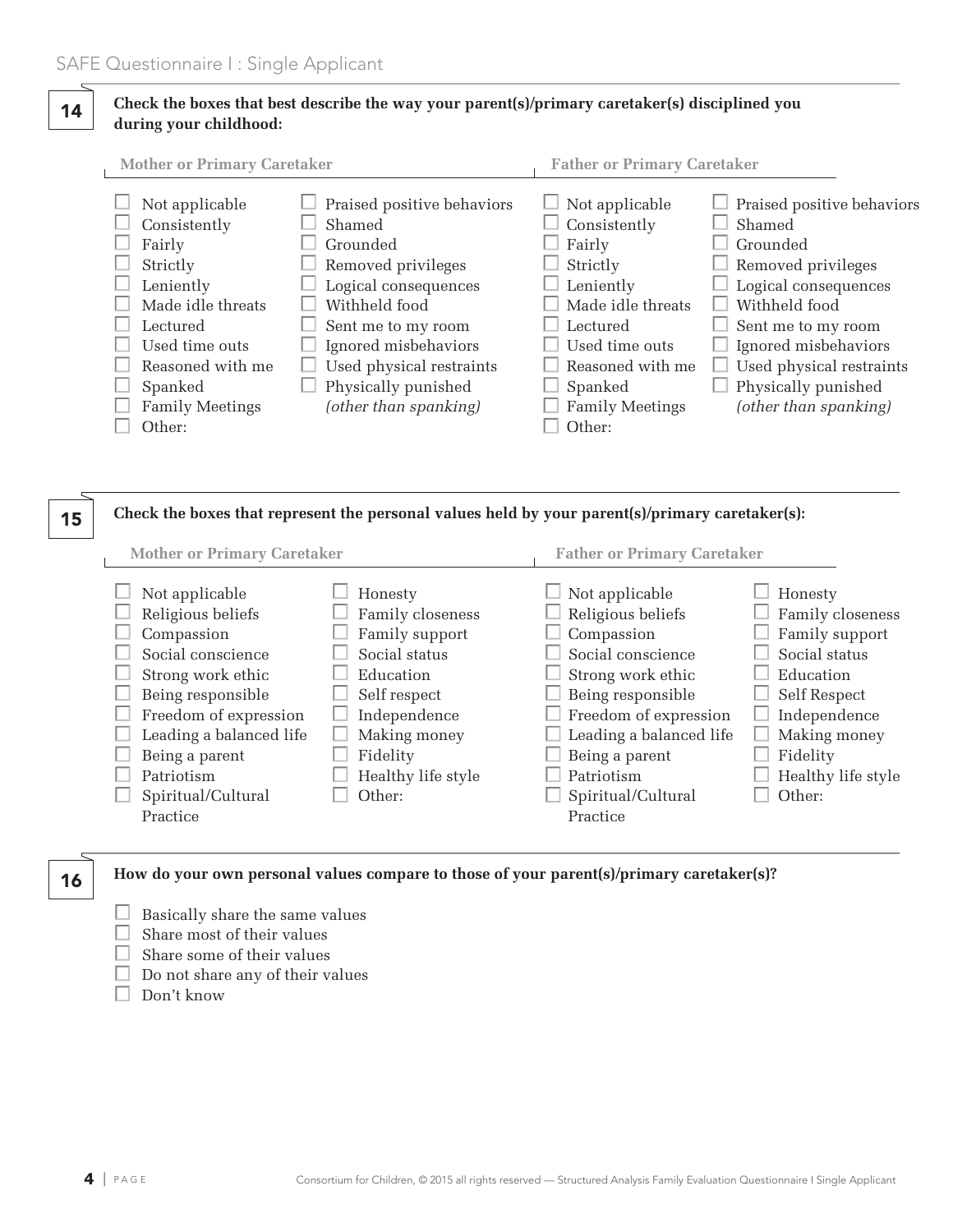## **Check the boxes that best describe your parents'/primary caretakers' attitudes about sexuality when you were a child:** 17

|    | <b>Mother or Primary Caretaker</b><br><b>Father or Primary Caretaker</b>                                                                                                                                                                                                                                                                                                                                                                                                                                                                                                                                                                                                                                                                               |
|----|--------------------------------------------------------------------------------------------------------------------------------------------------------------------------------------------------------------------------------------------------------------------------------------------------------------------------------------------------------------------------------------------------------------------------------------------------------------------------------------------------------------------------------------------------------------------------------------------------------------------------------------------------------------------------------------------------------------------------------------------------------|
|    | Unknown<br>Awkward discussing<br>Unknown<br>Awkward discussing<br>Open about sexuality<br>Believed sex was sinful<br>Believed sex was sinful<br>Open about sexuality<br>Comfortable discussing<br>Liberal sexual attitudes<br>Comfortable discussing<br>Liberal sexual attitudes<br>Old fashioned<br>Old fashioned<br>Conservative attitudes<br>Conservative attitudes<br>Never discussed sex<br>Never discussed sex<br>Sexually repressed<br>Sexually repressed<br>No sex before marriage<br>Sexually irresponsible<br>Sexually irresponsible<br>No sex before marriage<br>Supported<br>Supported<br>Condemned<br>Condemned<br>sex education<br>sex education<br>homosexuality<br>homosexuality<br>Knowledgeable<br>Other:<br>Knowledgeable<br>Other: |
| 18 | Check the boxes that best describe what you were like as a child (pre-teenage years):                                                                                                                                                                                                                                                                                                                                                                                                                                                                                                                                                                                                                                                                  |
|    | Awkward<br>Rebellious<br>Responsible<br>Shy<br>Happy<br>Self-confident<br>Sad<br>Disobedient<br>Curious<br>Temperamental<br>Stubborn<br>Friendly<br>Irresponsible<br>Outgoing<br>Compliant<br>Anxious/Nervous<br>Calm<br>Sickly<br>Thoughtful<br>Unhappy<br>Aggressive<br>Serious<br>Active<br>Insecure<br>Quiet<br>Other:<br>Fearful<br>Funny<br>Obedient<br>Hyperactive                                                                                                                                                                                                                                                                                                                                                                              |
| 19 | Check the boxes that best describe what you were like as a teenager:                                                                                                                                                                                                                                                                                                                                                                                                                                                                                                                                                                                                                                                                                   |
|    | Rebellious<br>Awkward<br>Shy<br>Responsible<br>Happy<br>Sad<br>Self-confident<br>Disobedient<br>Curious<br>Temperamental<br>Stubborn<br>Friendly<br>Outgoing<br>Irresponsible<br>Compliant<br>Anxious/Nervous<br>Sickly<br>Thoughtful<br>Unhappy<br>Calm<br>Serious<br>Active<br>Quiet<br>Aggressive<br>Insecure<br>Other:<br>Fearful<br>Obedient<br>Hyperactive<br>Funny                                                                                                                                                                                                                                                                                                                                                                              |
| 20 | When you were a child, with whom would you confide?                                                                                                                                                                                                                                                                                                                                                                                                                                                                                                                                                                                                                                                                                                    |
|    | $\Box$<br>Mother<br>Aunt(s)/Uncle(s)<br>Counselor(s)/Teacher(s)<br>Father<br>Stepparent<br>Psychiatrist(s)/Psychologist(s)/Social Worker(s)<br>Sibling(s)<br>Primary Caretaker(s)<br>Clergy<br>No One<br>Others:<br>Grandparent(s)<br>Cousin(s)<br>Friends                                                                                                                                                                                                                                                                                                                                                                                                                                                                                             |
| 21 | When you were a child or adolescent, did you require counseling or psychiatric care?                                                                                                                                                                                                                                                                                                                                                                                                                                                                                                                                                                                                                                                                   |
|    | N <sub>0</sub><br>$\Box$ Yes<br>$\Box$                                                                                                                                                                                                                                                                                                                                                                                                                                                                                                                                                                                                                                                                                                                 |
| 22 | Are there issues, traumatic incidents or accidents from your childhood that currently cause you distress?                                                                                                                                                                                                                                                                                                                                                                                                                                                                                                                                                                                                                                              |
|    | <b>No</b><br>Yes                                                                                                                                                                                                                                                                                                                                                                                                                                                                                                                                                                                                                                                                                                                                       |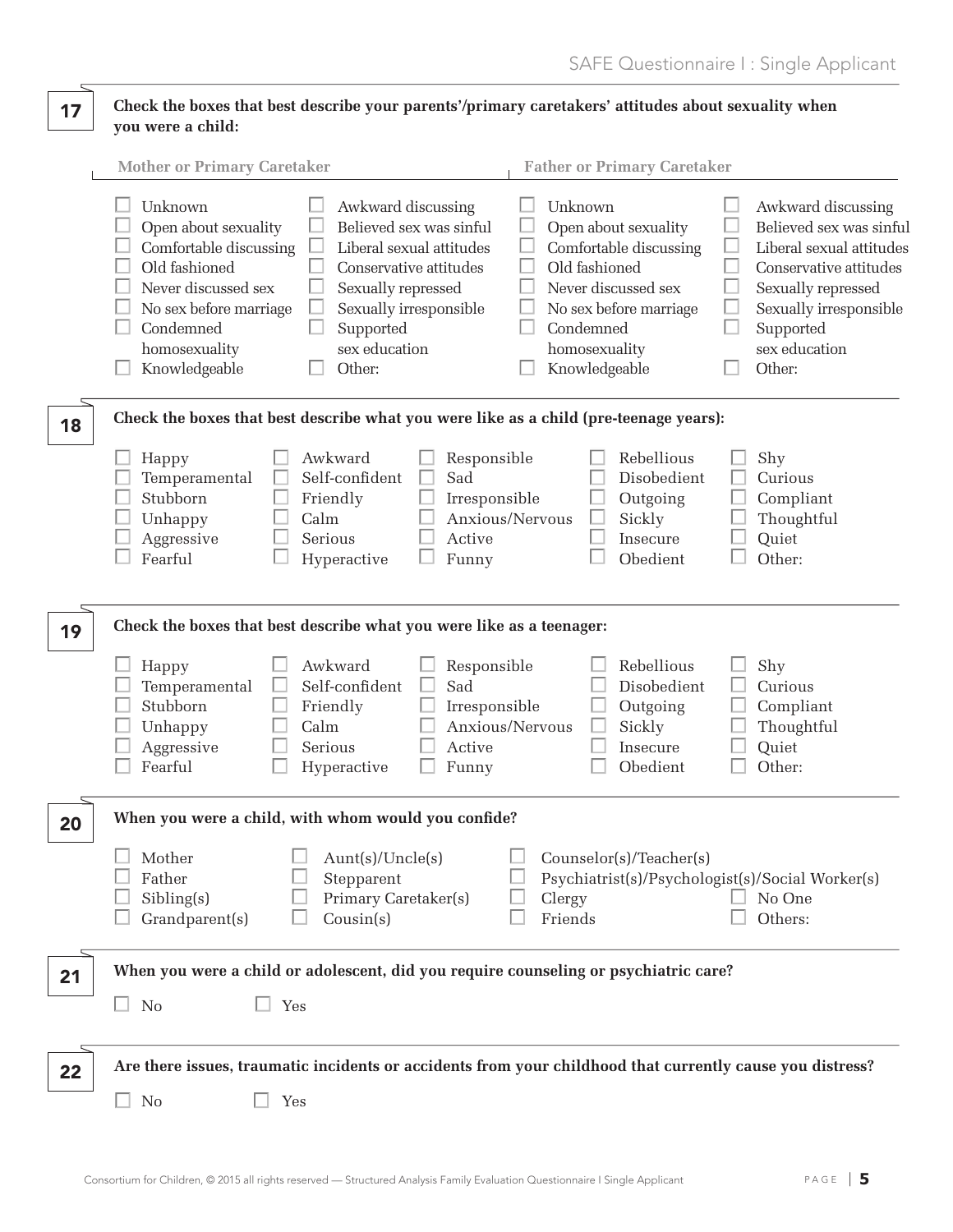| 23 | Check the boxes that best describe your early dating experiences:                                                                               |                                                                      |                                                        |  |  |  |
|----|-------------------------------------------------------------------------------------------------------------------------------------------------|----------------------------------------------------------------------|--------------------------------------------------------|--|--|--|
|    | Didn't date<br>Traumatic<br>Too much too soon<br>Fun<br>Dull<br>Unremarkable<br>Chaperoned<br>In groups                                         | Extensive<br>Unusual<br>Pressured<br>Friendly                        | Frightening<br>Exciting<br>Limited<br>Other:           |  |  |  |
| 24 | Check the boxes that best describe your early sexual experiences:                                                                               |                                                                      |                                                        |  |  |  |
|    | Limited<br>Unremarkable<br>Traumatic<br>Unusual<br>Awkward<br>Romantic<br>Regretful<br>Exciting                                                 | Frightening<br>Confusing<br>Shameful<br>Amusing                      | Pleasurable<br>Abusive<br>Pressured<br>Other:          |  |  |  |
| 25 | If you were married previously, how did your marriage(s) end?                                                                                   |                                                                      |                                                        |  |  |  |
|    | Not applicable<br>Divorce                                                                                                                       | Death of spouse(s)                                                   | Annulment                                              |  |  |  |
| 26 | If you were previously in a domestic partnership(s), how did your partnership(s) end?                                                           |                                                                      |                                                        |  |  |  |
|    | Not applicable<br>Terminated partnership without legal agreement(s)<br>Terminated partnership with legal agreement(s)                           |                                                                      |                                                        |  |  |  |
| 27 | If you went through a divorce or terminated a domestic partnership, check the boxes that best<br>describe what the experience was like for you: |                                                                      |                                                        |  |  |  |
|    | Painful<br>Not applicable<br>Unfair<br>Easy<br>Expensive<br><b>Bitter</b><br>Frightening<br>Amicable                                            | Crazy<br>Frustrating<br>Fair<br>Devastating                          | A relief<br>Long and drawn out<br>Depressing<br>Other: |  |  |  |
| 28 | Have you ever been in a custody dispute?                                                                                                        |                                                                      |                                                        |  |  |  |
|    | <b>No</b><br>Yes                                                                                                                                |                                                                      |                                                        |  |  |  |
| 29 | Are you currently in a relationship?                                                                                                            |                                                                      |                                                        |  |  |  |
|    | $\Box$ No<br>Yes                                                                                                                                |                                                                      |                                                        |  |  |  |
|    | If yes, please characterize the nature of the relationship(s):                                                                                  |                                                                      |                                                        |  |  |  |
|    | New<br>$\Box$ Long term                                                                                                                         | Intimate<br>Casual                                                   | Multiple Relationships                                 |  |  |  |
| 30 | How often do you argue with others?                                                                                                             |                                                                      |                                                        |  |  |  |
|    | Never<br>Rarely<br>Once or twice a week                                                                                                         | Once or twice a year<br>Once or twice a month<br>Several times a day | Almost daily<br>Once a day                             |  |  |  |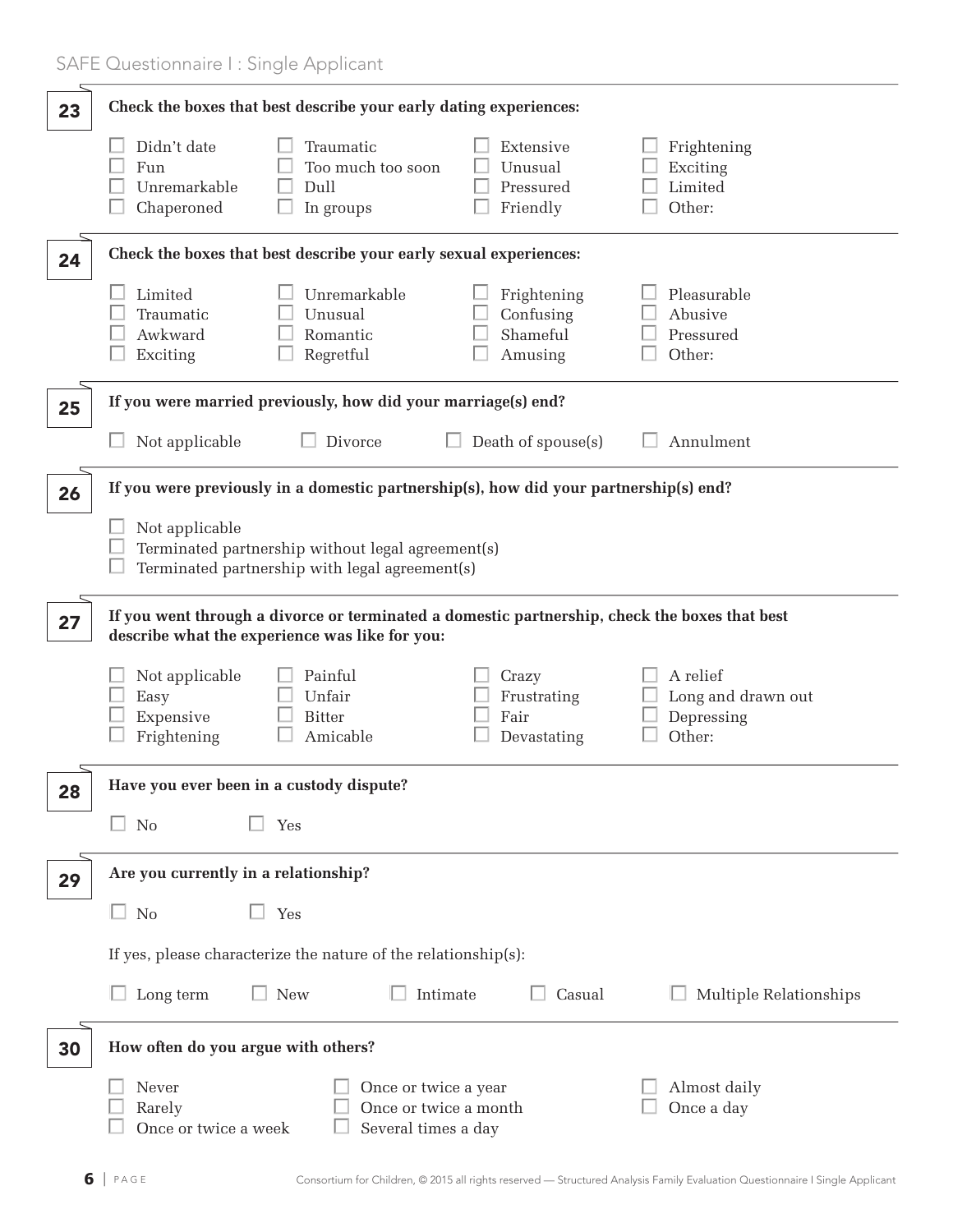SAFE Questionnaire I : Single Applicant

| 31 | Check the boxes that best describe the major areas of conflict between you and others:                                                                                                                                                                                                                                                                                                                                                                            |                                                                                                                                                                                                       |                                                                                                                                                                                                                                |                                                                                                                                                                                                       |  |
|----|-------------------------------------------------------------------------------------------------------------------------------------------------------------------------------------------------------------------------------------------------------------------------------------------------------------------------------------------------------------------------------------------------------------------------------------------------------------------|-------------------------------------------------------------------------------------------------------------------------------------------------------------------------------------------------------|--------------------------------------------------------------------------------------------------------------------------------------------------------------------------------------------------------------------------------|-------------------------------------------------------------------------------------------------------------------------------------------------------------------------------------------------------|--|
|    | Not applicable<br>Discipline of children $\Box$<br>Religion<br>Alcohol/Drugs<br><b>Emotional closeness</b><br>Family involvement                                                                                                                                                                                                                                                                                                                                  | Personal habits<br>Household chores<br>Work<br>Infidelity<br>Emotional separateness<br>Money                                                                                                          | Sexual relations<br>Politics<br>Values<br>Separate activities<br>Time apart<br>Travel                                                                                                                                          | Personal expectations<br>Friends<br>Leisure time<br>Shared activities<br>Time together<br>Other:                                                                                                      |  |
| 32 | Check the boxes that best describe the way you typically react when you have a major disagreement<br>with others:                                                                                                                                                                                                                                                                                                                                                 |                                                                                                                                                                                                       |                                                                                                                                                                                                                                |                                                                                                                                                                                                       |  |
|    | Not applicable<br>Agree to disagree<br>Sometimes yell and shout<br>Reach agreement through mutual give and take<br>Take time to think things over before discussing<br>Leave the house to cool off<br>Give in and attempt to smooth things over<br>Become silent<br>Seek outside help such as a counselor/clergy person<br>Try to outwit them<br>Sometimes pound or break things<br>Things get physical (pushing, shoving, hitting)<br>Other:<br>Change the topic |                                                                                                                                                                                                       |                                                                                                                                                                                                                                |                                                                                                                                                                                                       |  |
| 33 | Check the boxes that best describe your current relationship with your mother and father/primary caregivers:                                                                                                                                                                                                                                                                                                                                                      |                                                                                                                                                                                                       |                                                                                                                                                                                                                                |                                                                                                                                                                                                       |  |
|    | <b>Mother or Primary Caretaker</b><br>Mother deceased<br>No contact<br>Strained<br>Distant<br>Caring<br>Emotionally intense<br>Flexible<br>Hostile<br>Understanding<br>Argumentative<br>Manipulative<br>Positive<br>Supportive                                                                                                                                                                                                                                    | Dependent<br>Loving<br>Very close<br>Comfortable<br>Over involved<br>Not involved enough<br>On again/off again<br>Problematic<br>Enjoyable<br>Improving<br>Gratifying<br>I am caretaker for<br>Other: | <b>Father or Primary Caretaker</b><br>Father deceased<br>No contact<br>Strained<br>Distant<br>Caring<br>Emotionally intense<br>Flexible<br>Hostile<br>Understanding<br>Argumentative<br>Manipulative<br>Positive<br>Supportive | Dependent<br>Loving<br>Very close<br>Comfortable<br>Over involved<br>Not involved enough<br>On again/off again<br>Problematic<br>Enjoyable<br>Improving<br>Gratifying<br>I am caretaker for<br>Other: |  |
| 34 |                                                                                                                                                                                                                                                                                                                                                                                                                                                                   | How helpful and supportive do you feel members of your extended family are/will be to you as a parent?                                                                                                |                                                                                                                                                                                                                                |                                                                                                                                                                                                       |  |
|    | Not applicable                                                                                                                                                                                                                                                                                                                                                                                                                                                    | All family members are helpful and supportive                                                                                                                                                         |                                                                                                                                                                                                                                |                                                                                                                                                                                                       |  |

- $\Box$  Most family members are helpful and supportive
- $\Box$  About half are helpful and supportive
- $\Box$  Few are helpful and supportive
- $\Box$  No family members are helpful and supportive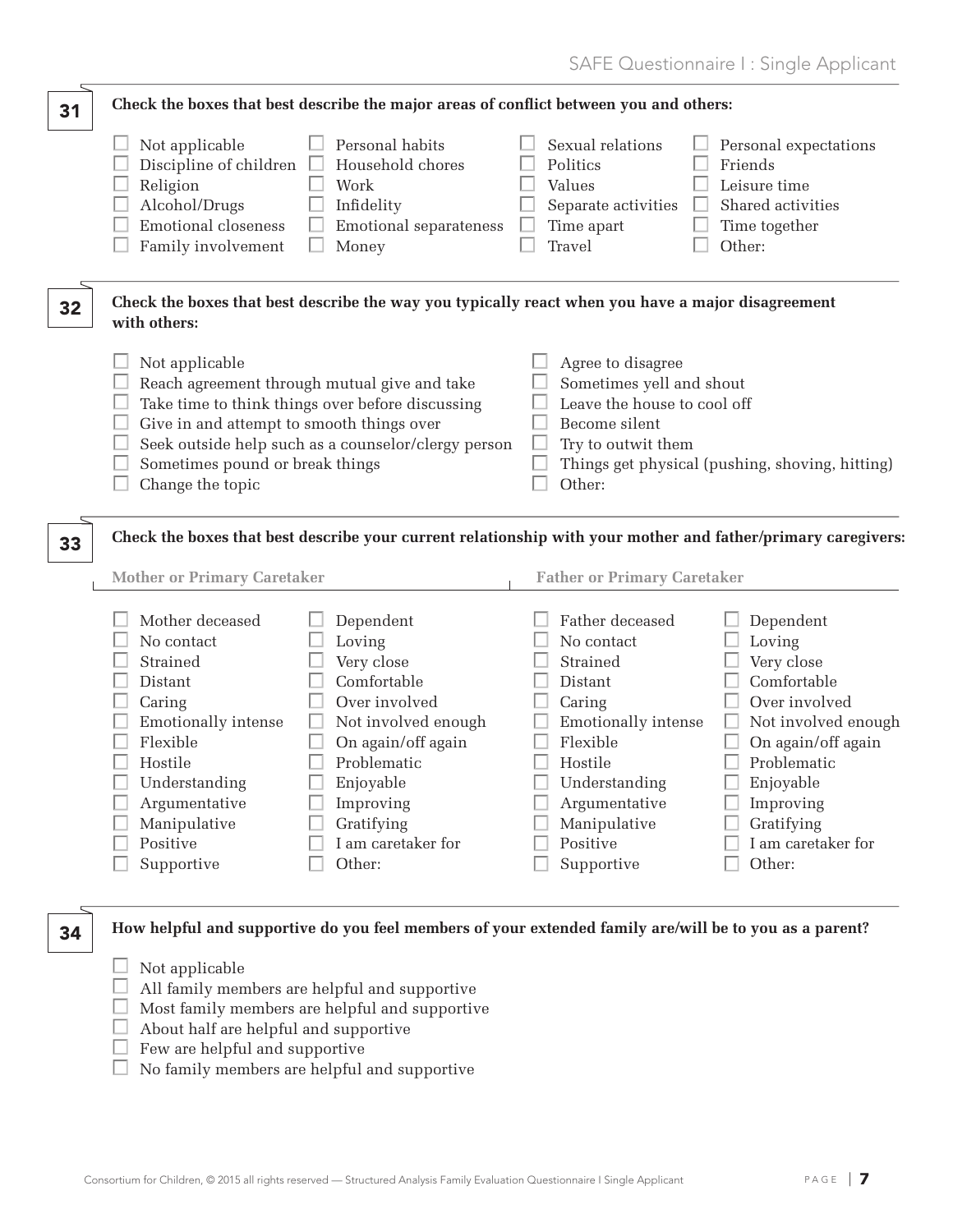| 35 | In some families, different viewpoints concerning such things as life-style, personal values, religion,<br>socio/economic status, sexual orientation, politics, etc., interfere with family relationships. To what<br>degree is that the case in your family?                                                                                                                                                                                                                                                   |  |  |  |
|----|-----------------------------------------------------------------------------------------------------------------------------------------------------------------------------------------------------------------------------------------------------------------------------------------------------------------------------------------------------------------------------------------------------------------------------------------------------------------------------------------------------------------|--|--|--|
|    | Issues such as these do not interfere with relationships within my family<br>Issues such as these seldom interfere with relationships within my family<br>Occasionally issues such as these interfere with relationships within my family<br>Frequently issues such as these interfere with relationships within my family                                                                                                                                                                                      |  |  |  |
| 36 | How comfortable are members of your extended family when it comes to being around and relating<br>to children?                                                                                                                                                                                                                                                                                                                                                                                                  |  |  |  |
|    | Not applicable<br>All family members are comfortable<br>Most family members are comfortable<br>About half are comfortable<br>Few are comfortable<br>No family members are comfortable                                                                                                                                                                                                                                                                                                                           |  |  |  |
| 37 | List your siblings according to how close or distant your relationship is with them:<br>$\Box$ I don't have any brothers or sisters<br>$I \; am \; somewhat \; close \; to: \; \label{eq:1}$                                                                                                                                                                                                                                                                                                                    |  |  |  |
| 38 | How many members of your immediate and extended family are ready, willing and able to fully<br>accept an unrelated child into the family?<br>All family members are ready, willing and able to fully accept<br>Most family members are ready, willing and able to fully accept<br>About half are ready, willing and able to fully accept<br>Few are ready, willing and able to fully accept<br>No family member is ready, willing and able to fully accept                                                      |  |  |  |
| 39 | How many people in your life, outside of your family, are ready, willing and able to provide<br>you support as a parent?<br>There are numerous people who are ready, willing and able to be supportive<br>There are several people who are ready, willing and able to be supportive<br>There are a few select people who are ready, willing and able to be supportive<br>There is one person who is ready, willing and able to be supportive<br>There is nobody who is ready, willing and able to be supportive |  |  |  |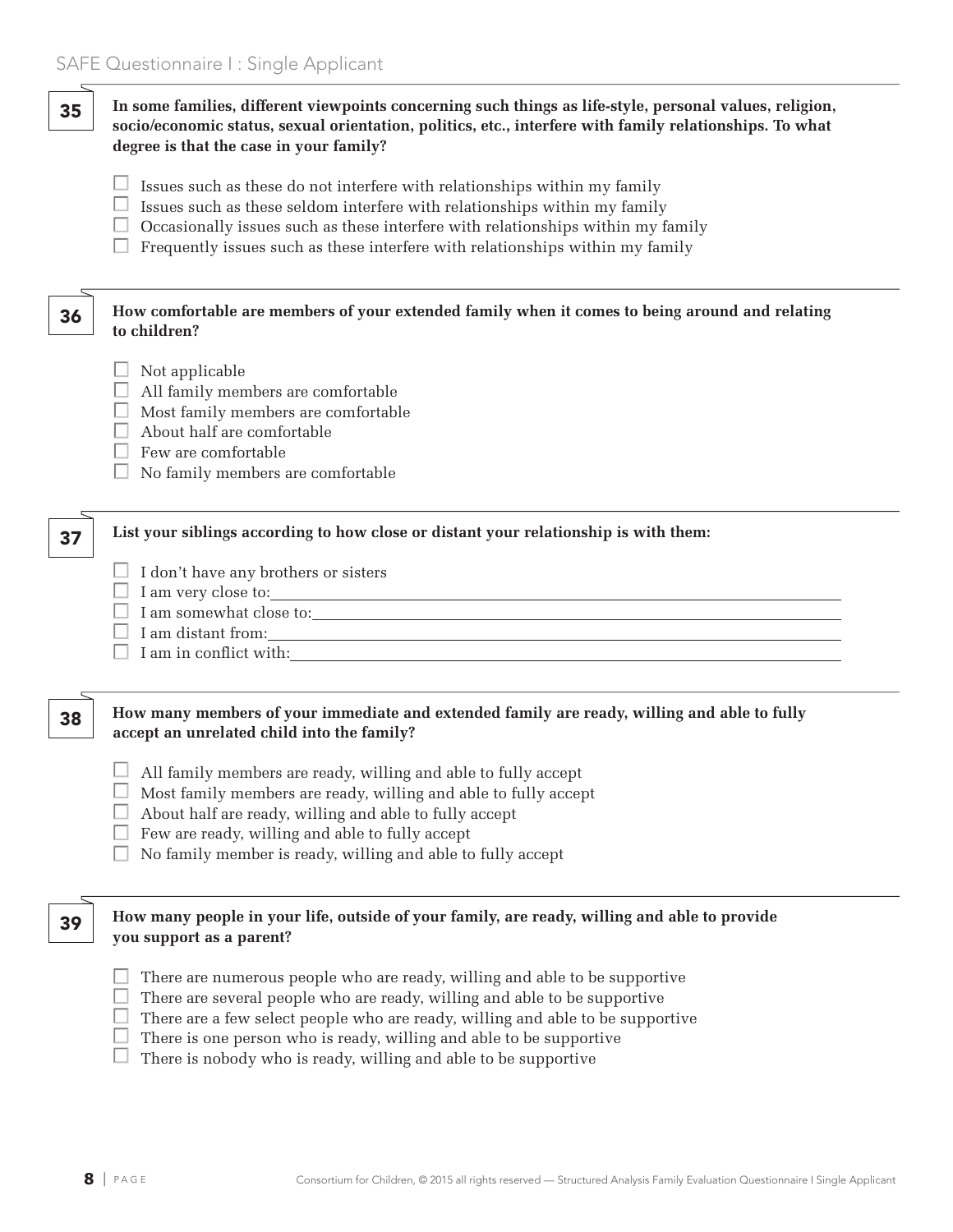| 40 | How many people in your life cause you serious conflict and stress?                                                                                                                                                                                                                                                                                                                                                                                                                                                                                                                                         |
|----|-------------------------------------------------------------------------------------------------------------------------------------------------------------------------------------------------------------------------------------------------------------------------------------------------------------------------------------------------------------------------------------------------------------------------------------------------------------------------------------------------------------------------------------------------------------------------------------------------------------|
|    | There are numerous people who cause me serious conflict and stress<br>There are several people who cause me serious conflict and stress<br>There are a few select people who cause me serious conflict and stress<br>There is one person who causes me serious conflict and stress<br>There is nobody who causes me serious conflict and stress                                                                                                                                                                                                                                                             |
| 41 | Check the boxes that best describe your community involvement:                                                                                                                                                                                                                                                                                                                                                                                                                                                                                                                                              |
|    | Have no friends that I socialize with<br>Active in politics<br>Regular attendance at religious services<br>Have a few friends that I socialize with<br>Occasional attendance at religious services<br>Have many friends that I socialize with<br>Rarely/Never attend religious services<br>Regular involvement in social organizations<br>Occasional involvement in social organizations<br>Active in community organizations<br>Rarely get involved in social organizations<br>Occasional involvement in community organizations<br>No involvement in community organizations<br>Cultural events<br>Other: |
| 42 | If you are employed outside of the home, how many hours per week do you work?<br>$\Box$ 20 - 30 hours<br>$\Box$ 41-50 hours<br>Not applicable<br>$\Box$<br>Less than 20 hours<br>31 - 40 hours<br>More than 50 hours                                                                                                                                                                                                                                                                                                                                                                                        |
| 43 | If you are employed outside of the home, how long have you worked at your current job?                                                                                                                                                                                                                                                                                                                                                                                                                                                                                                                      |
|    | $\Box$ years and ________ months<br>Not applicable                                                                                                                                                                                                                                                                                                                                                                                                                                                                                                                                                          |
| 44 | Whether you work inside or outside the home, do you enjoy your work?                                                                                                                                                                                                                                                                                                                                                                                                                                                                                                                                        |
|    | $\Box$ No $\Box$ Most of the time $\Box$ Some of the time $\Box$ All of the time                                                                                                                                                                                                                                                                                                                                                                                                                                                                                                                            |
| 45 | Have you ever been fired?                                                                                                                                                                                                                                                                                                                                                                                                                                                                                                                                                                                   |
|    | $\square$ No<br>$\Box$ Yes                                                                                                                                                                                                                                                                                                                                                                                                                                                                                                                                                                                  |
| 46 | Do you plan any career or job changes in the near future?                                                                                                                                                                                                                                                                                                                                                                                                                                                                                                                                                   |
|    | $\Box$ No<br>$\Box$ Yes                                                                                                                                                                                                                                                                                                                                                                                                                                                                                                                                                                                     |